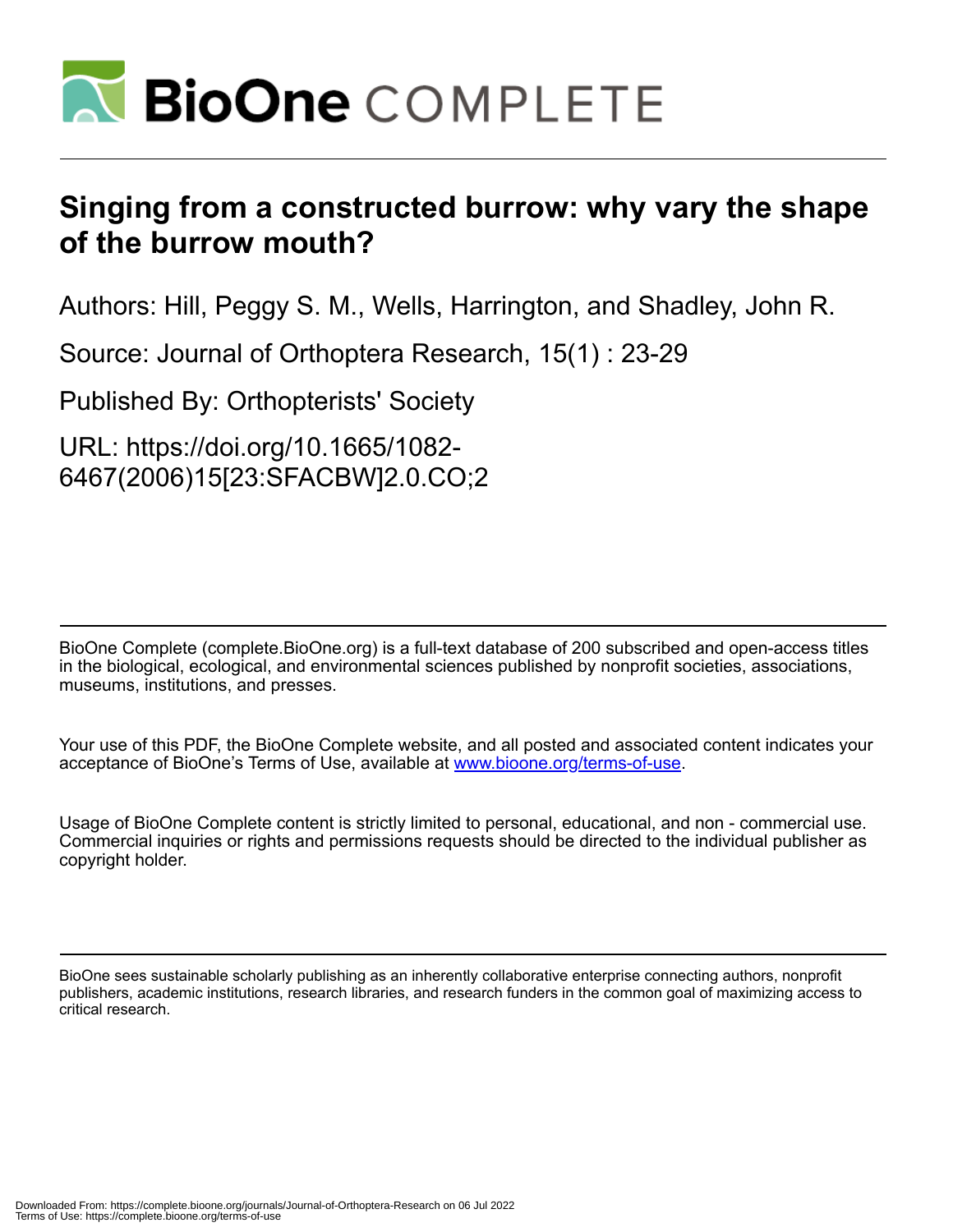# Singing from a constructed burrow: why vary the shape of the burrow mouth?

PEGGY S. M. HILL, HARRINGTON WELLS AND JOHN R. SHADLEY

[PSMH, HW] Faculty of Biological Science, The University of Tulsa, OK, USA 74104. E-mail: peggy-hill@utulsa.edu. [JRS] Emeritus Professor of Mechanical Engineering, The University of Tulsa, OK, USA 74104.

# **Abstract**

 Male prairie mole crickets, *Gryllotalpa major* Saussure, studied in Oklahoma, sing sexual advertisement songs from constructed burrows in the soil. Here we report on variation in shape of the acoustic burrow mouth not previously described for this or other mole cricket species. We have identified six distinct shapes, of which only the 'slit' form has been previously described. Since the surface opening acts as the system 'radiator', we hypothesized that variation in the shape would account for at least some of the measured variation documented since 1993 in the songs produced by the population studied. We looked for patterns in the variation of dominant frequency of advertisement calls and maximum amplitude of calls that were linked to shape of burrow openings, but found none. Future work will focus on the role of previously documented weak higher harmonics in the *G. major* calling song, which might vary with differences in burrow mouth shape.

## Key words

Gryllotalpidae, burrow, song, acoustics, radiation

### **Introduction**

 Some animals that produce acoustic sexual advertisement signals compensate for limitations in their morphology, or constraints imposed by the environment, by singing from constructed devices. These allow them to increase radiation resistance and thus produce louder sounds (Bennet-Clark 1989, Forrest 1991). Constructed devices are common however, to only a few taxa, such as the mole crickets in the orthopteran family Gryllotalpidae, who sing from constructed burrows in the soil that are typically species-specific in design (Bennet-Clark 1970a, Nickerson *et al*. 1979, Forrest 1983, Kavanagh & Young 1989, Walker & Figg 1990, Daws *et al*. 1996).

 Burrow characteristics have not been described for most of the 90 extant described species (Eades *et al.* 2006) in the Gryllotalpidae, nor is the song produced in these burrows always known (Hill *et al*. 2002). Yet the structure of the burrow has been useful as a tool in resolving species-level taxonomic issues where data are available (Bennet-Clark 1970b, Forrest 1983).

 The burrow appears to serve as an acoustic transformer, where a male stands with his head in a small 'bulb'-like chamber, with his wings raised so that his body fills the space in a constriction at the base of an exponentially increasing acoustic horn. The horn opens to the surface at ground level through a relatively, with respect to the mole cricket's wing, large mouth. Thus there are two resonators in the system: the harp on the mole cricket's wing and the acoustic horn of the burrow (Bennet-Clark 1995, 1999). The efficiency of this two-stage transduction process in converting metabolic energy into sound has been estimated at 17 to 34% for *Gryllotalpa vineae* Bennet-Clark (Bennet-Clark 1970a, 1999).

 Walker & Figg (1990) first described the acoustic burrow of the prairie mole cricket, *Gryllotalpa major* Saussure (1874), from a sample of seven males. They poured plaster casts of the burrows and found a smooth-walled acoustic horn with a single linear surface opening, or mouth, slit-shaped, of dimensions  $\sim$ 25  $\times$  85 mm. The horn of this species narrows to a constriction and then expands into a bulb-like chamber in which the male stands as he sings, the tip of his abdomen visible from the surface opening. The constriction can be felt as a ridge when probing the burrow at the base of the horn. With his wings in the constriction, the "effective source area" is increased (Bennet-Clark 1995, p. 203). The opening to the bulb, where the male locates, is typically in a central position at the base of the horn, equidistant from the extremes of the longest dimension of the horn mouth (Fig. 1, see also Walker & Figg 1990, Hill 1998).

 *G. major* is a native of the tallgrass prairie of the south central United States. Adult males (of this largest of North American crickets, who weigh as much as 2.6 g and measure as long as 5 cm) construct specially designed acoustic burrows in moist springtime soils and broadcast an airborne advertisement call, or calling song, to attract females for mating (Walker & Figg 1990). A substrate vibration, which elicits responses of near calling neighbors in the field, is also produced with the same temporal pattern as the airborne call (Hill & Shadley 1997, 2001). Individuals call for about 30 min just at sunset on nights when climatic conditions are appropriate, and the entire population may call for approximately 1 h (Hill 1999). Thus, they exploit a relatively empty sound window after birdsong dies down and before amphibians begin to call. A statewide study in Oklahoma, comparing 30 sites where *G. major* had been heard chorusing, with 30 where none had been documented, found that soils on *G. major* sites had a silt content of 10-25%, significantly higher than sites where none of the insects were found. Percentage of sand, clay and organic matter were not different between the two treatment groups, suggesting that adequate silt content is probably important to burrow construction (Vaughn *et al.* 1993).

 *G. major* males produce sounds by rubbing a file of one forewing across the scraper (plectrum) of the other (Hoffart *et al*. 2002, Bennet-Clark & Bailey 2002). The airborne component of the advertisement call is produced as a series of short chirps (Walker & Figg 1990), at a rate of about 1.4 to 3.6  $s<sup>-1</sup>$  (Hill 1998), as opposed to a trilling call, which is the most common signal produced by crickets today, and likely the ancestral condition (Alexander 1962, Otte 1992). Only three mole cricket species besides *G. major* produce a chirping advertisement call: *G. marismortui* Broza, Blondheim & Nevo,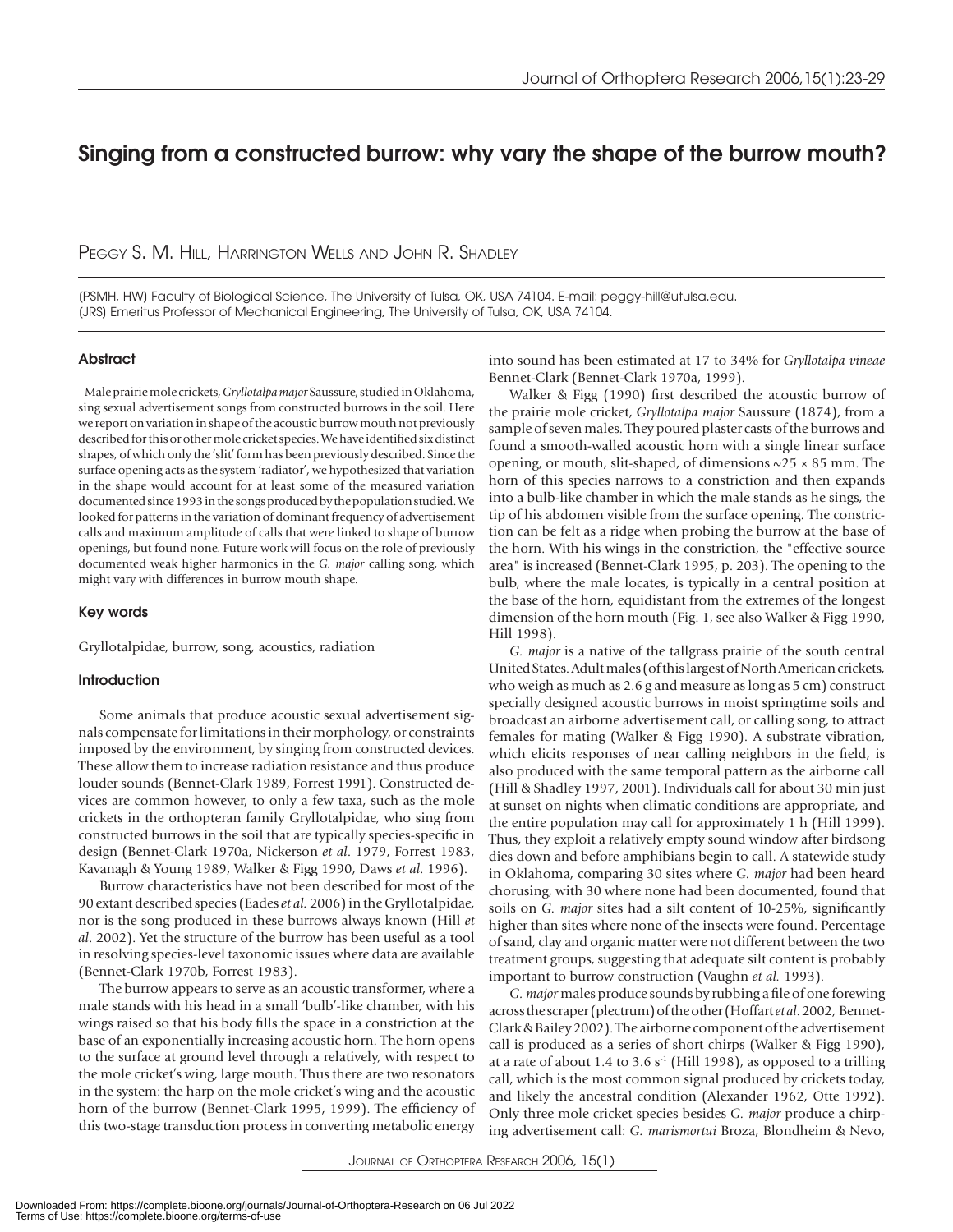

**Fig. 1.** Prairie mole cricket burrow, redrawn from Walker & Figg (1990) and adapted from Hill (1998).

from Israel, *G. pluvialis* (Mjöberg) from Australia, and *Neocurtilla hexadactyla* (Perty) from the USA (Hill *et al.* 2002). The *G. major* call does show population-level variation, but the dominant frequency is about 2 kHz, and males can produce multiple harmonic overtones (Hill 1998: from the figure and relative to the 2 kHz dominant, 4 kHz = <-19 dB; 6 kHz = <-24 dB; 8 kHz = <-29 dB; 10 kHz = <-36 dB). Because *G. major* males do not change position in their burrows while in full song, they can be recorded at a fixed measured distance from the surface opening, and we can compare harmonic overtones in their calls (Hill 1998). This parameter was sometimes ignored in the past because of the complexity of analysis and potential for introduction of artifacts, or perhaps because of the relatively small contribution of harmonic overtones to the total energy of the call (Hung & Prestwich 2004).

 Females fly through the aggregations during the evening calling period at an altitude of 4 to 5 m, before sweeping down for a second pass of 1.5 to 2 m (Howard & Hill 2006), without any constraints on their choice of mates, drop to the ground in the vicinity of a burrow's mouth and enter the burrow (Walker & Figg 1990, Hill 1999). Once on the ground, rather than use a zig-zag mate search strategy (Latimer & Lewis 1986), *G. major* females move around in a circle, like a dog chasing its tail, then select a path towards the male's signal, possibly repeating this circling if they land as much as 1 m from the burrow mouth (Hill pers. obs.) The acoustic burrow is apparently used only for producing the advertisement call. Even though a female enters the burrow mouth and mating likely takes place in the complex of tunnels that lead from the acoustic horn, the female does not remain to oviposit in the male's burrow (Hill 1999).

 Bennet-Clark (1987) described 'tuning' of the burrow by the southern mole cricket *Scapteriscus borellii* Giglio-Tos (previously *S. acletus* Rehn & Hebard) in Florida: this has also been observed (Hill pers. com.) in *G. major* in Oklahoma. Before evening calling, a

male will produce 'test chirps' while moving back and forth within the constriction at the base of the burrow horn; modifications are often made to the surface opening or interior of the horn before additional chirps are produced, much as a sound engineer makes periodic 'microphone checks' in preparing for a performance. Bennet-Clark (1970b) described what is apparently the same behavior in *G. vineae* as "warming up"; however, this behavior has not been reported for other species in the Gryllotalpidae.

 How burrow characteristics contribute to the quality of the song has not been widely studied (but see Bennet-Clark 1989, 1995, 1999), and empirical evidence is available for only a few species (Bennet-Clark 1987, Kavanagh & Young 1989, Forrest 1991, Daws *et al.*1996). The features actually modified as *G. major* tunes its burrow are not known; however, Bennet-Clark (1987) reported that changes made by *S. borellii* while tuning, modify the pulse envelope, contribute to a gain of up to 18 dB in the sound pressure level of the song, and produce a song of purer tone.

 Of special interest to us is any variation in the surface opening of these gryllotalpid burrows and how such variation might contribute to variation in the characteristics of the songs produced. Mole crickets may sing from burrows with no surface openings, or may have up to six openings from an acoustic horn (Table 1). Intraspecific variation in the shape of surface openings has not been reported previously.

 Walker & Figg (1990) noted that the length of the 'slit' surface opening of the *G. major* burrows they examined (approximately 86 mm) was essentially half the wavelength of the song's dominant frequency (2.0 kHz, 17.2 cm). We know that the songs of *G. major* males vary in a number of parameters and that variation exists in the surface openings of their burrows. Variation in calling songs and burrow mouths is persistent across calling seasons and generations of individuals.

In this paper we report on the range of variation documented in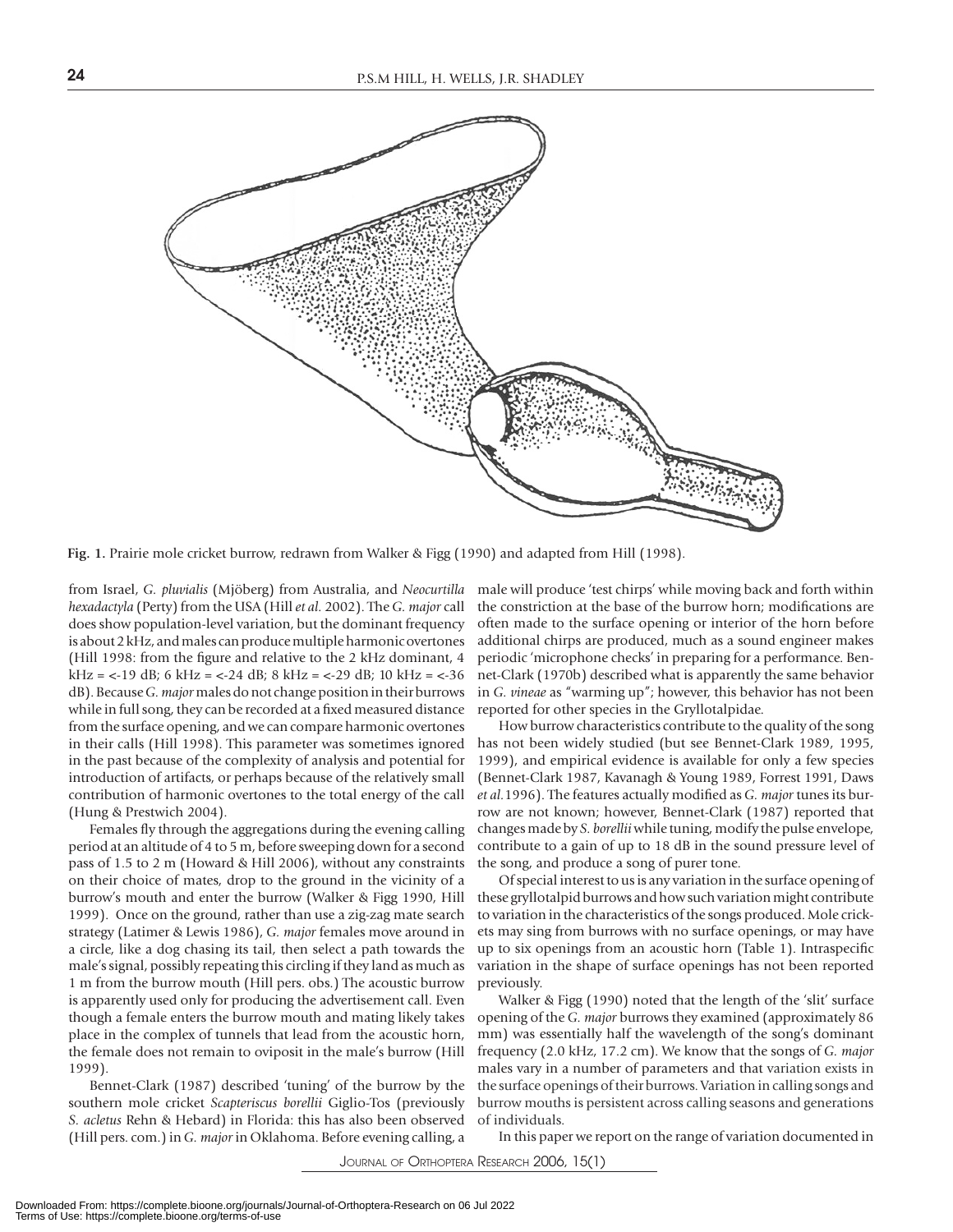**Table 1.** Number of surface openings for described burrows in the Gryllotalpidae.

| <b>Species</b>          | Surface<br>openings | Citation              |  |  |
|-------------------------|---------------------|-----------------------|--|--|
| Neocurtilla hexadactyla | $\left( \right)$    | Forrest 1983          |  |  |
| Scapteriscus didactylus | 0                   | Forrest 1983          |  |  |
| Scapteriscus borellii   | 1                   | Nickerson et al. 1979 |  |  |
| Scapteriscus vicinus    | 1                   | Nickerson et al. 1979 |  |  |
| Gryllotalpa major       | 1                   | Walker & Figg 1990    |  |  |
| Gryllotalpa vineae      | $\overline{2}$      | Bennet-Clark 1970b    |  |  |
| Gryllotalpa australis   | 4                   | Kavanagh & Young 1989 |  |  |
| Gryllotalpa gryllotalpa | up to 6             | Bennet-Clark 1970b    |  |  |

the burrow surface opening of *G. major* and then test the following hypotheses: 1) Variations in burrow surface openings are correlated with variations in call parameters used in mate choice, parameters such as call amplitude and dominant frequency of the call. 2) Variation in length of the longest axis of the burrow mouth is correlated with the dominant frequency of the call for surface opening shapes other than the slit described by Walker & Figg (1990).

#### Methods

 White Oak Prairie in Craig County, Oklahoma, USA (36°37'N, 95°16'W) is the site of a long-term study of *G. major* for which we have burrow data since 1993. This prairie supports the largest known continuing population of *G. major*. White Oak Prairie is a privately owned tallgrass prairie remnant, of approximately 65 ha, protected with a conservation easement by The Nature Conservancy. The site includes a ridge top, east-facing slopes, flatter bottomland and two drainage systems, one of which has been dammed to form a pond. The southern boundary is a county road with very light traffic. A two-lane highway with intermittent light traffic and a railroad track are located 500 to 600 m away from the closest *G. major* burrows. The site is burned and mowed for hay, but no known domestic grazing has been allowed. The site is underlain by four soil types: Collinsville-Vinita complex on the steep slopes and rocky hilltop, Dennis silty loam on the gentler east-facing slopes, Parsons silty loam in the flat bottomland, and Verdigris Breaks complex along the drainage areas (US Department of Agriculture 1973). Burrows are aggregated, reflecting a lek mating system, but very little overlap is seen from year to year in the precise location of arenas. Only about 15% of the 65 ha of the site was used for burrow construction over a 3-y period (Hill 1999). All burrows since 1993 have been built in one of the two silty loams. The Dennis and Parsons soils are both silty loams, but the Parsons is poorly drained and may harbor standing water during the early spring calling season in wet years (Hill pers. obs.).

 Burrows were located by keying on the males' calls during the sunset calling bouts, and numbered surveyor's flags were used to mark the locations. Each burrow surface opening was measured (long and short axes) with dial calipers and the shape of this mouth noted. Recordings were made of the calling songs, and other sounds, produced at as many marked burrow entrances as was possible each year. Panasonic RQ-L307 minicassette recorders (Matsushita Electric Industrial Co., Taiwan) loaded with Maxell XLII tape were placed on the ground at a measured distance of 20 cm (outside the near field of sound for the 2.0 kHz dominant frequency of the species) from the outermost edge of the burrow mouth, since the mouth of the burrow represents the system's "radiator" or vibrating piston,

rather than the wing surface of the male inside the burrow (Bennet-Clark 1995, 1998). Recorders were placed with the microphone on one end in direct alignment with, and in a plane parallel to, the long axis of the mole cricket's body (Michelson & Nocke 1974): possible since the exact location of the individual is known while he calls from his burrow. Recorders were switched on just prior to the onset of calling for the evening and collected when all calling ceased (about 1 h later).

 These simple recorders have a built-in microphone. The amplitude recorded could vary as much as  $\pm 2$  dB in the frequency range around 2 kHz for the same signal strength, depending on the sensitivity of an individual recorder. However, Bennet-Clark (1970a) reported that when members of the genus *Gryllotalpa* are in full song, calling song intensity does not vary more than 1 dB (see also Hill 1998).

 Recordings made in the field were digitized and analyzed with SIGNAL software (Beeman 1996), which generates oscillograms, sonograms and FFT power spectra from a 2.62-s sample of the recording at a bandwidth of 10.0 kHz (sample rate = 25.0 kHz; frequency resolution = 97.7 Hz; time resolution = 10.2 ms). Sound files produced with SIGNAL were archived and used for further analyses.

*Burrow mouth shape, call amplitude and dominant frequency*.—We used archived data from four years (1997, 1998, 2000, 2001), chosen because those data sets were the most complete, to compare the maximum amplitude of the calling song from 106 males with the dominant frequency of those songs with respect to shape of the burrow mouth. Maximum amplitude was measured directly from graphs created with SIGNAL. Dominant frequency was measured with a DOMFREQ program designed in our laboratory that we have added to the SIGNAL software.

Length of the longest dimension of the burrow mouth and dominant *frequency*.—Walker & Figg's (1990) report that the long axis of the mouth of the *G. major* acoustic horn (which in their study was represented only by the slit shape) was being scaled to the wavelength of the song produced by the occupant male, suggests that dimensions of the burrow opening might also show a relation to the dominant frequency of the call produced within it for other burrow mouth shapes. We used the same data set as above (1997, 1998, 2000, 2001) to compare length of the burrow mouth's longest dimension and the dominant frequency of the calling song produced in it with respect to mouth shape.

*Data analysis*.—A multivariate linear model (regression model) was created to test for effects of burrow mouth shape and length of the longest dimension of the burrow mouth on advertisement call dominant frequency and maximum amplitude for the four years of archived data. Specifically, maximum amplitude and dominant frequency were response variables (response vector), and length, shape and the length by shape interaction were explanatory variables. A MANOVA was used to test for significant explanatory variable effects (Sall & Lehman 1996).

# **Results**

 Our work with the prairie mole cricket in the early 1990's at White Oak Prairie in Oklahoma revealed variation in the burrow surface opening not described by Walker & Figg (1990). In addition to the 'slit' in their description, the shape of the burrow opening can be a smoothly curving 'crescent', or a sharp, V-shaped, 'boomerang' (Fig.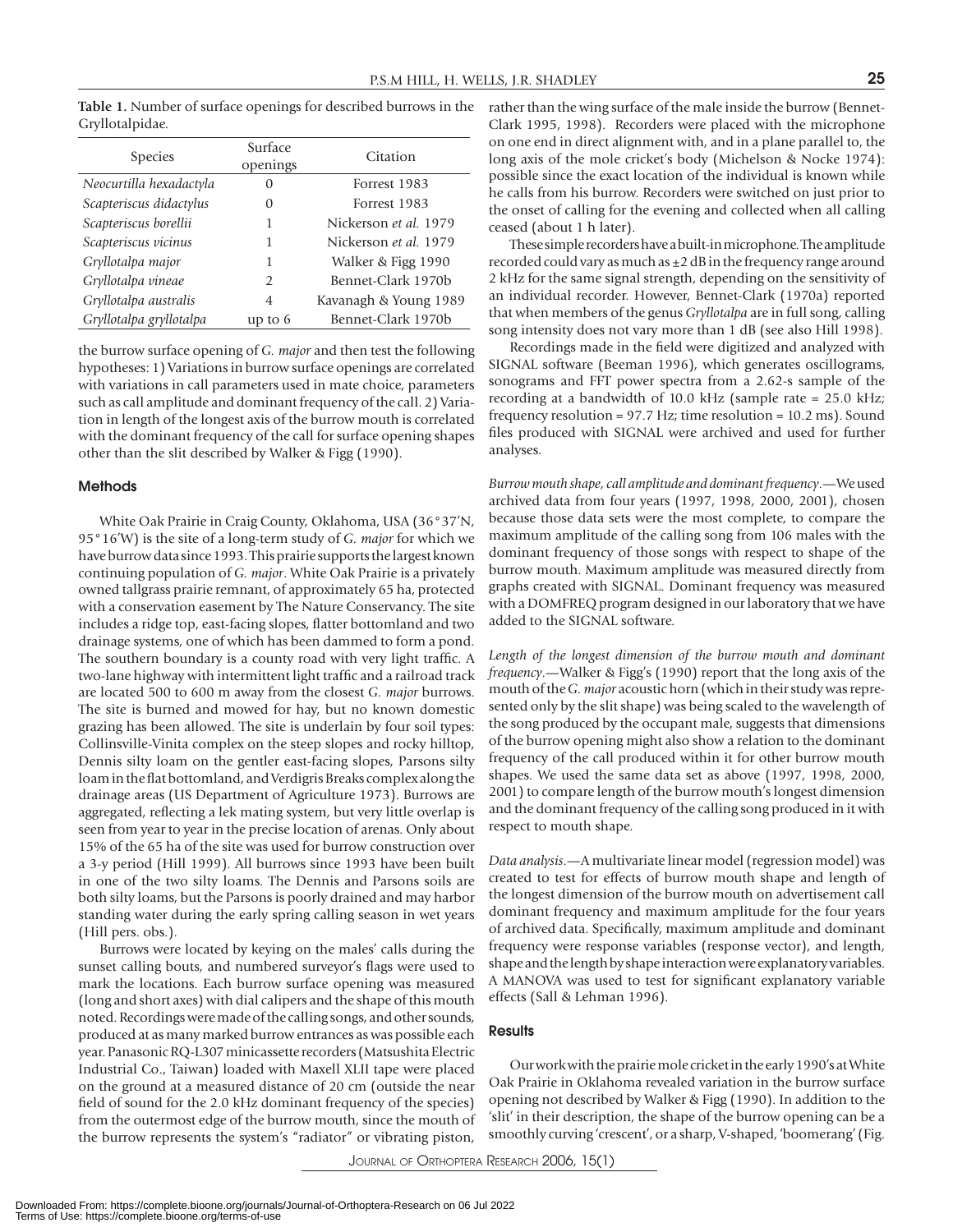

**Fig. 2.** *G. major* burrow-mouth shapes observed at White Oak Prairie in Oklahoma, 1996-2004. Drawings were made by Craig Stelle, MFA, The University of Tulsa, and are not to scale. Dotted lines indicate the axis measured for mouth length of each shape.

2). Further observations in subsequent seasons determined that the crescent is sometimes curving away from the body of the singing male in a 'cup', but may also curve toward the male in a 'cap'. A few burrows each season appear on the surface to be the 'slit' type, but internally the bulb containing the male is located on one end of the slit instead of being in the center, to form an 'L' shape. Some burrows will have a 'wavy' appearance to the mouth, while still other burrows each year defy classification and have been grouped together in our data as 'other'. The 'slit' type burrow opening is the most common construction observed (Table 2).

 In addition, a few burrows each year (1 to 4 in the years documented in Table 2) have a soil bridge, like a drawbridge over a moat, bisecting the 'slit' type surface opening. Superficially this construction resembles the burrow of *G. vineae* (Bennet-Clark 1970b). However, the two mouths of the *G. vineae* acoustic horn are lacking, and the bridge often erodes rather quickly to reveal a typical linear opening.

 Archived sound files were used to examine variation in advertisement call maximum amplitude and dominant frequency with respect to the shape of the burrow mouth and the length of the longest dimension of the burrow mouth from which the call was recorded (Fig. 3, 4). The model was not a significant predictor of the response vector (whole model test:  $F = 0.6321$ ; df = 26,182; p = 0.9164), which is to say that all regression coefficients associated with length and shape were not distinguishable from zero. Correspondingly, shape (F = 0.5489; df = 12,182; p = 0.8800), length  $(F = 1.6320; df = 2.91; p = 0.2012)$  and shape  $\times$  length  $(F = 0.3884;$  $df = 12,182$ ;  $p = 0.9665$ ) were not significant factors in predicting maximum amplitude and dominant frequency.

 Further, if we used a calculation of relative dB instead of maximum amplitude of the call in our analyses, the model was still not a significant predictor of the response vector (whole model test: F  $= 0.6714$ ; df  $= 26.182$ ; p  $= 0.8848$ ). Correspondingly, shape (F  $=$ 0.6023; df = 12,182; p = 0.8358), length (F = 1.5458; df = 2,91; p = 0.2187) and shape  $\times$  length (F = 0.3949; df = 12,182; p = 0.9642) were not significant factors in predicting relative dB and dominant frequency of the call.

 No clear relation between dominant frequency and amplitude of male calls could be attributed to the shape of the opening . Likewise, we did not see a relationship between dominant frequency and the

longest dimension of the burrow mouth that was predicted for the 'slit' shape described by Walker & Figg (1990) when we included all six of the known shapes of *G. major* burrow surface openings in the analysis.

#### **Discussion**

 This look at burrow mouth shapes in *G. major*, and a possible relationship between variation in the shapes and variation in the sounds produced within the burrows, leaves us with more questions than answers. There is no simple thread linking burrow mouth shape with distributions of sounds that are louder or softer, of lower or higher frequency. The distributions are not clumped by shape of surface opening. A statistically significant relationship between the longest dimension of the mouth and dominant frequency, as suggested for the slit-shaped openings by Walker & Figg (1990), did not hold when other shapes were included (Fig. 4), nor did we find statistical significance between these parameters for the slit-shape mouth alone. Further work is needed before we can determine whether this relationship holds for some shapes, or whether mouth surface area is tied to the burrow's dominant frequency. The slit-shaped opening's surface area is easily estimated from long and short-axis measurements of the mouth, and further investigation may reveal surface area as the basis of any relationship between burrow mouth measurements and dominant frequency. Walker

**Table 2.** *G. major* burrow opening shapes expressed as % of total.

|      |                     |                |     |          |          | Year Slit Cup Cap Wavy L Boomerang Other |          | Total<br>(n) |
|------|---------------------|----------------|-----|----------|----------|------------------------------------------|----------|--------------|
|      | 1996 57.1 20.0 10.0 |                |     | 4.3      | 5.7      | $\Omega$                                 | 2.9      | 70           |
|      | 1997 59.3 13.6 1.7  |                |     | 13.6 5.1 |          | 5.1                                      | 1.7      | 59           |
|      | 1998 56.3 25.0 2.1  |                |     | 8.3      | 4.2      | 4.2                                      | $\Omega$ | 96           |
|      | 1999 38.0 43.0 7.0  |                |     | 4.0      | 2.0      | 2.0                                      | 4.0      | 100          |
| 2001 | 59.3 25.0           |                | 6.3 | 3.1      | 3.1      | 1.6                                      | 1.6      | 64           |
|      | 2002 52.2 23.2 10.1 |                |     | 1.4      | 2.9      | 2.9                                      | 7.2      | 69           |
| 2003 |                     | 61.8 23.6 12.7 |     | $\Omega$ | $\Omega$ | $\Omega$                                 | 1.8      | 55           |
| 2004 | 46.2 31.7           |                | 7.7 | 2.7      | 7.7      | $\Omega$                                 | 4.4      | 91           |
|      |                     |                |     |          |          |                                          |          |              |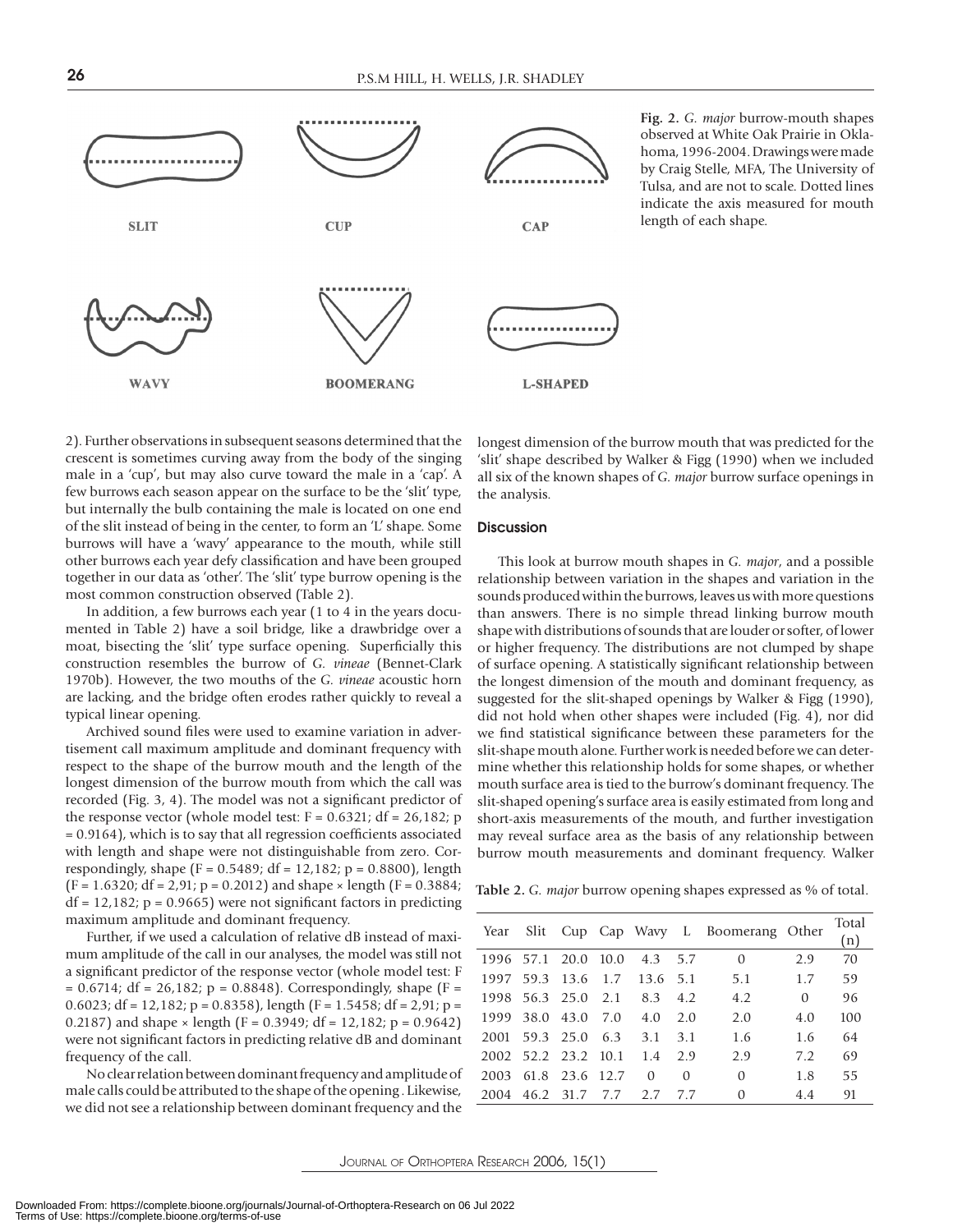**Fig. 3.** Scattergram comparing amplitudes (expressed as sound level in decibels relative to sample mean maximum amplitude) of *G. major* male calls with dominant frequencies from the same recordings (distinguished by shape of burrow mouth). Mouth shape does not predict dB level or dominant frequency (n  $=106$ ; slit=♦, cap=■, cup= $\Delta$ , boomerang=x, wavy=ж, Lshape=о, other=+).

**Fig. 4.** Comparison of the length of the *G. major* burrow mouth with the dominant frequency of the call produced in that burrow, distinguished by burrow mouth shape. A linear relationship of slope 1/ 2, per Walker & Figg's (1990) hypothesis for the slit shape, is not seen when additional shapes are considered (n = 106; slit=♦, cap=■, cup=∆, boomerang=x, wavy=ж, L-

shape=о, other=+).

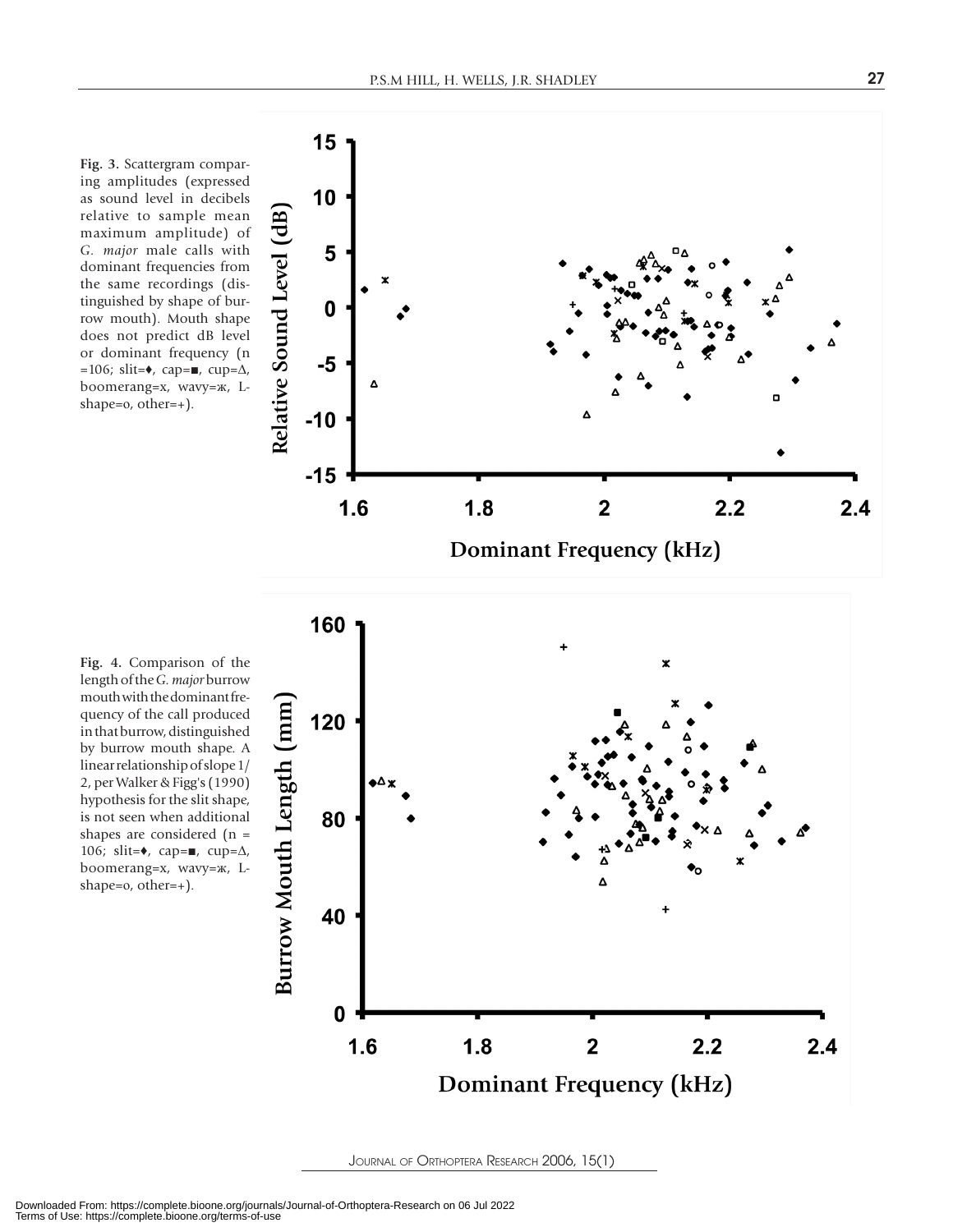& Figg's (1990) first description of the calling song and acoustic burrow of this rare species was based on only eight recordings and seven plaster burrow casts; of course such a small sample could not reveal much about internal variation in horns or mouth shapes.

 We can hypothesize that the male "fits" his burrow to his own dimensions in order to produce the highest quality signal (Bennet-Clark 1987), but we still do not know how the variations we see in burrow mouth shape might contribute to this signal quality. Nor do we know if a male will construct a burrow of the same dimensions and surface-opening shape should his first burrow become damaged, or abandoned for some other reason. And since hearing has yet to be studied in *G. major* females, we also do not know if females can discriminate among male calling songs based on the variation observed in parameters such as dominant frequency, maximum amplitude and harmonic overtones of the calling song. We only know that females respond to the male's calling song while in flight (Walker & Figg 1990, Hill 1999, Howard & Hill 2006).

 Two South American species of mole crickets that live in the southern United States as pests, *Scapteriscus borellii* Giglio-Tos and *S. abbreviatus* Scudder, have low frequency hearing maxima of 3 kHz and 2 to 4 kHz, respectively, tuned to the acoustic signals they produce, with a threshold under laboratory conditions of about 50 dB at these frequencies (Mason *et al.* 1998). The carrier frequency of the *S. borellii* sexual advertisement call is about 2.7 kHz, and although *S. abbreviatus* does not sing an advertisement call, it does have an abbreviated file with which it produces short pulses of courtship song (Walker & Moore 2006).

 We are still working to understand sound and vibration thresholds for *G. major* and how the apparent pure-tone tuning of the *G. vineae* and *Scapteriscus* species burrows (Bennet-Clark 1995, 1999) are related to the acoustic behavior we observe in *G. major*. However, we have previously argued that the *G. major* calling song, which has been sampled at 20 cm from the outer margin of the burrow mouth at a mean 96 dB, would have an effective signal range as great as 100 m (Hill 1998). This assumed a 40-dB practical threshold (Bennet-Clark 1989) rather than the 50-dB threshold measured by Mason *et al*. (1998).

 A *G. major* acoustic burrow appears with a characteristic mouth shape on the first night a male calls from it. Depending on the social and environmental factors of a given year, a male may sing from the same burrow for a number of nights. We have recorded a single male from the same burrow for 13 nights during one season (Hill 1998). Males maintain their burrows throughout the time that they sing from them, and the first clue that a burrow has been abandoned during the day is that debris has accumulated in the acoustic horn. After a male is successful in attracting a female to his burrow, the next morning the acoustic horn is always filled in a characteristic way with small beads of soil, and the burrow abandoned (Hill 1998). Likewise, burrows are abandoned if the burrow mouth becomes eroded by rain or wind so that the dimensions are too much changed, or if the walls of the acoustic horn become too dry (Hill 1999). How much change or drying can be tolerated is not known. Males may construct their acoustic horn too near a competing singer, so that they stutter, stop and start and never achieve full song in the evening calling bout. The next evening one or both of the 'too-near' neighbors have abandoned the field.

 Acoustic theory predicts that the frequency of the calling song should vary with the size of the male producing the sounds, but not be changed significantly by burrow geometry at the mean dominant song frequency (Kinsler et al. 1982) of 2.0 kHz used by prairie mole cricket males. Individual morphology of a male's wings should

contribute to variation in the dominant frequency of his songs, and males with larger wings should produce lower frequency sounds.

 Variations in the burrow mouth shape should not contribute to variations in the amplitude of the calling song at the dominant frequency when the wavelength at that frequency is much greater than the dimensions of the opening (see Beranek 1986). The surface area of the burrow opening would affect the amplitude of the calling song, and Bennet-Clark (1987) found that tuning of the *S. borellii* burrow resulted in a marked increase in relative sound pressure level. However, the only way that the shape of the surface opening would affect amplitude is by affecting the directivity of the sound emanating from the opening, and at 2 kHz the sound would be nearly omnidirectional for most, if not all, of the dimensions of the surface openings described above.

 Individual morphology of the male's wings should also contribute to the relative amplitude of harmonics present in the calling song. The shape of the surface opening could affect the directivities of the higher harmonics of the song escaping the burrow and thus also contribute to variations in the sound fields above the burrows through which the females are flying. A manuscript discussing theoretical aspects of burrow mouth shape and call frequency is in preparation.

 *S. borellii* decreases the relative amplitude of the second and third harmonics during tuning of its burrow and thereby produces a purer-toned calling song (Bennet-Clark 1987); but there is a nontrivial difference that cannot be overlooked when comparing what we report here with the literature on mole cricket bioacoustics: every previously published analysis on mole cricket burrows and the relative energy in the frequency spectrum of their calls has been with species that produce a trilling call, while *G. major* and only three other species worldwide are known to produce an advertisement call of chirps (Hill *et al.* 2002).

 When Hung & Prestwich (2004) examined the frequency spectra of four cricket, two mole cricket and two katydid species, in all but one case the carrier frequency accounted for over 97% of the audible and ultrasonic energy in the call. This single case was also the only chirping species in the analysis.

 The *G. major* calling song includes multiple harmonic overtones, and previously we have found a correlation between a richer harmonic content of the song and a closer distance between nearest calling competitors for mates (Hill 1998). Still in *G. major*, the calculated energy available in harmonics at 4, 6 and 8 kHz is only 3.4% of the total (K. Prestwich, pers. obs. made in review). So the contribution of the harmonics may appear to be trivial. However, when *Teleogryllus oceanicus* (Le Guillon) was presented with twochoice tests of pure-tone songs or those with harmonic overtones, females preferred songs with additional harmonics. Interestingly, *T. oceanicus* songs are chirps (Latimer & Lewis 1986).

 Thus a seemingly insignificant call component might provide signficant signal information; however, the point remains that the magnitude of variation reported here for burrow mouth form is not consistent with predominant pure-tone output, unless the variation is some sort of artifact. Significant and compelling questions remain to be answered through mathematical and biophysical modelling. Perhaps work with other members of the Gryllotalpidae being conducted worldwide will reveal that this variation in burrow construction is not restricted to *G. major*.